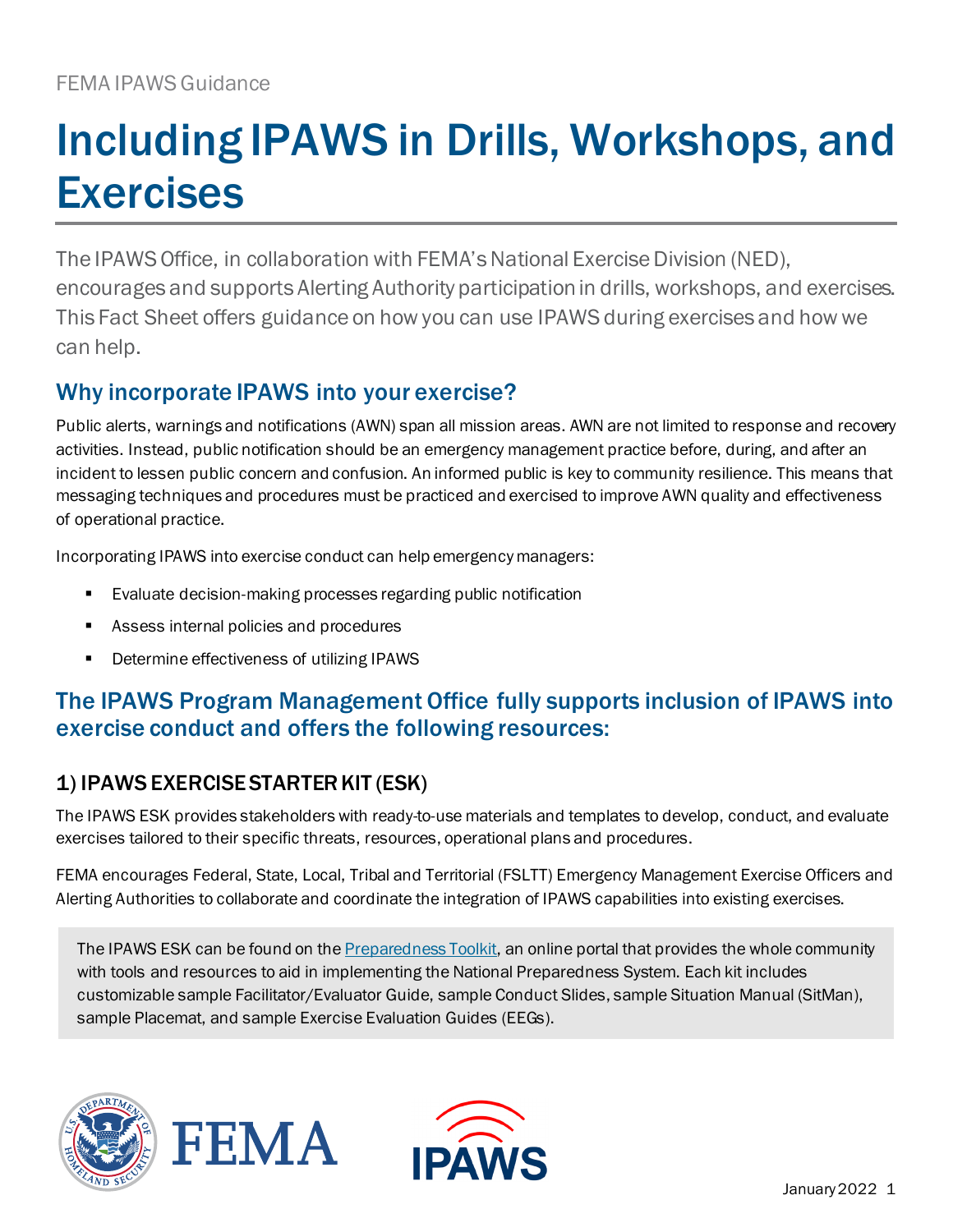#### 2) IPAWS PROGRAM PLANNING TOOLKIT

The IPAWS Program Planning Toolkit is a set of resource documents, guides, and an online alert plan creator to assist local Alerting Authorities with producing a comprehensive all-hazards alerting plan inclusive of staff planning, standard operating procedures, tests, and exercises.

Complete with easy step-by-step instructions to empower those with basic alerting knowledge, the Toolkit generates a customized plan with actionable guidance for public safety personnel.

The IPAWS Program Planning Toolkit helps agencies to minimize alerting delays; plan for future alerts, warnings and notifications enhancements; facilitate interoperability across different technologies and improve information sharing among emergency management and public safety officials.

The IPAWS Program Planning Toolkit was derived from the collection of successful practices and lessons learned from hundreds of data points, including more than 200 emergency managers, public information officers, alerting originators and administrators, and alerting experts. It can be found on the FEMA website: [IPAWS Program Planning Toolkit | FEMA.gov.](https://www.fema.gov/emergency-managers/practitioners/integrated-public-alert-warning-system/public-safety-officials/ipaws-program-planning-toolkit)

#### 3) IPAWS TECHNICAL SUPPORT

The IPAWS Technical Support Services Team is equipped with exercise professionals certified through Homeland Security Emergency Evaluation Program (HSEEP). This means that you have experienced exercise professionals available to you to help plan exercise objectives, injects and scenarios.

HSEEP professionals are also available to assist NED with evaluation of IPAWS utilization during exercise conduct. Technical personnel are available through the IPAWS Technical Support Services Facility (TSSF).

The IPAWS TSSF is a fully functional and operational facility equipped to provide all levels of technical support to drills, workshops, exercises, seminars, and demonstrations. This support includes assistance with live alerts to the public, and demonstration alerts sent to the IPAWS TSSF, a closed and safe environment for Alerting Authorities to improve alerting proficiency, assessment of operating procedures, training employees, and exercise process assessment.

## So how can I use IPAWS during an exercise?

Several options are available to you.

 Send alerts, warnings and/or notifications to the IPAWS TSSF. This includes activation of the Emergency Alert System (EAS), Wireless Emergency Alert (WEA), and Non-Weather Emergency Messages (NWEM). You would use your demo certificate and only send to the TSSF environment which is a closed/safe environment. This means your alert will not reach the public but allows you to exercise your capabilities, procedures, and processes. TSSF staff can monitor and verify alert receipt, or you can use the IPAWS Message Viewer:

[https://messageviewer.demo.apps.fema.gov/ALERT\\_SERVICES/postedmessages.php?COGID=30XXXX](https://messageviewer.demo.apps.fema.gov/ALERT_SERVICES/postedmessages.php?COGID=30XXXX)

Where "30XXXX" is your unique test COG ID.